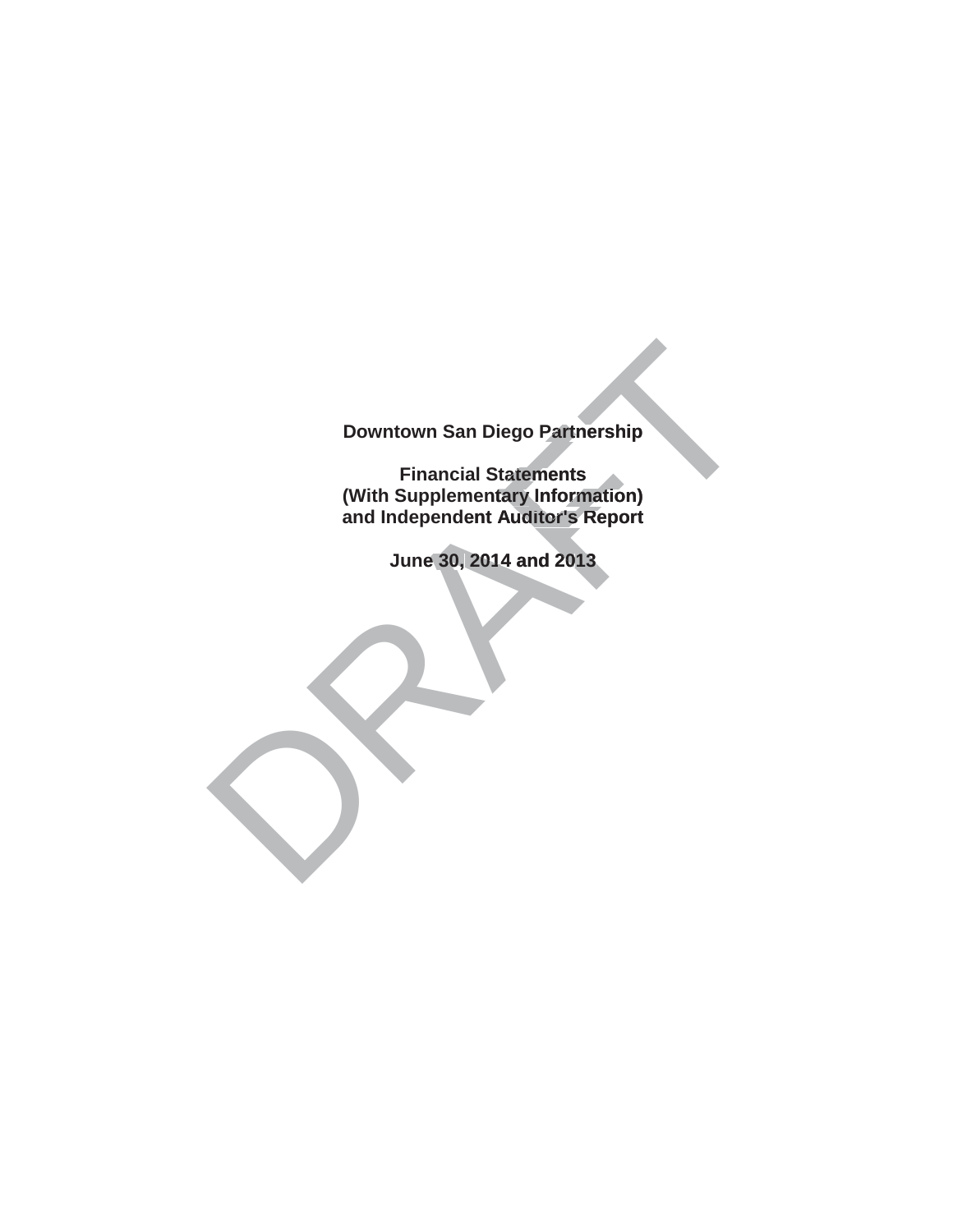# **Index**

Page

| <b>Independent Auditor's Report</b>                                                          | $2 - 3$         |
|----------------------------------------------------------------------------------------------|-----------------|
| <b>Statements of Financial Position</b>                                                      | 4               |
| <b>Statements of Activities</b>                                                              | 5               |
| <b>Statements of Cash Flows</b>                                                              | 6               |
| <b>Notes to Financial Statements</b>                                                         | $7 - 11$        |
| Independent Auditor's Report on Supplementary Information                                    | 12 <sup>2</sup> |
| Supplementary Information:<br><b>Statements of Financial Position - Downtown Partnership</b> | 13              |
| Statements of Activities - Downtown Partnership                                              | 14              |
| <b>Statements of Financial Position - PBID</b>                                               | 15              |
| <b>Statements of Activities - PBID</b>                                                       | 16              |
| Financial Statement Reconciliation to Final City Invoice                                     | 17              |
| <b>Statement of Compliance</b>                                                               | 18              |
| <b>Budget Versus Actual - PBID</b>                                                           | 19              |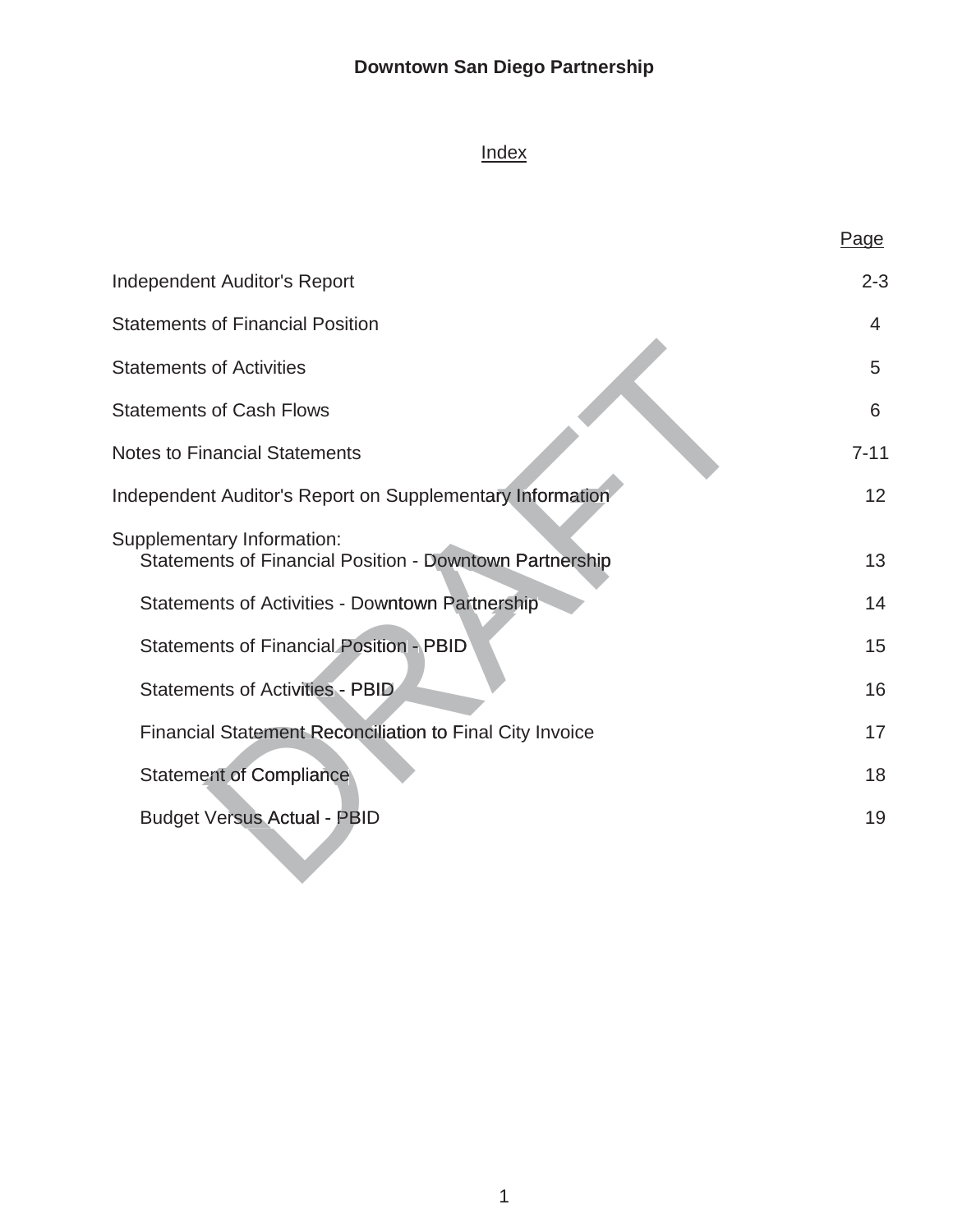# Independent Auditor's Report

To the Board of Directors Downtown San Diego Partnership

We have audited the accompanying financial statements of Downtown San Diego Partnership (the "Partnership"), which comprise the statements of financial position as of June 30, 2014 and 2013, and the related statements of activities and cash flows for the years then ended, and the related notes to the financial statements.

# *Management's Responsibility for the Financial Statements Statem*

Management is responsible for the preparation and fair presentation of these financial statements in accordance with accounting principles generally accepted in the United States of America; this includes the design, implementation and maintenance of internal control relevant to the preparation and fair presentation of financial statements that are free from material misstatement, whether due to fraud or error. udited the accompanying financial statements of Downtown San Eership"), which comprise the statements of financial position as and the related statements of activities and cash flows for the yerded notes to the financial s

# *Auditor's Responsibility*

misstatement, whether due to fraud or error.<br>
Auditor's Responsibility<br>
Our responsibility is to express an opinion on these financial statements based on our audits. We conducted our audits in accordance with auditing standards generally accepted in the United States of America. Those standards require that we plan and perform the audit to obtain reasonable assurance about whether the financial statements are free from material misstatement.

misstatement.<br>An audit involves performing procedures to obtain audit evidence about the amounts and disclosures in the financial statements. The procedures selected depend on the auditor's judgment, including the assessment of the risks of material misstatement of the financial statements, whether due to fraud or error. In making those risk assessments, the auditor considers internal control relevant to the entity's preparation and fair presentation of the financial statements in order to design audit procedures that are appropriate in the circumstances, but not for the purpose of expressing an opinion on the effectiveness of the entity's internal control. Accordingly, we express no such opinion. An audit also includes evaluating the appropriateness of accounting policies used and the reasonableness of significant accounting estimates made by management, as well as evaluating the overall presentation of the financial statements.

We believe that the audit evidence we have obtained is sufficient and appropriate to provide a basis for our audit opinion.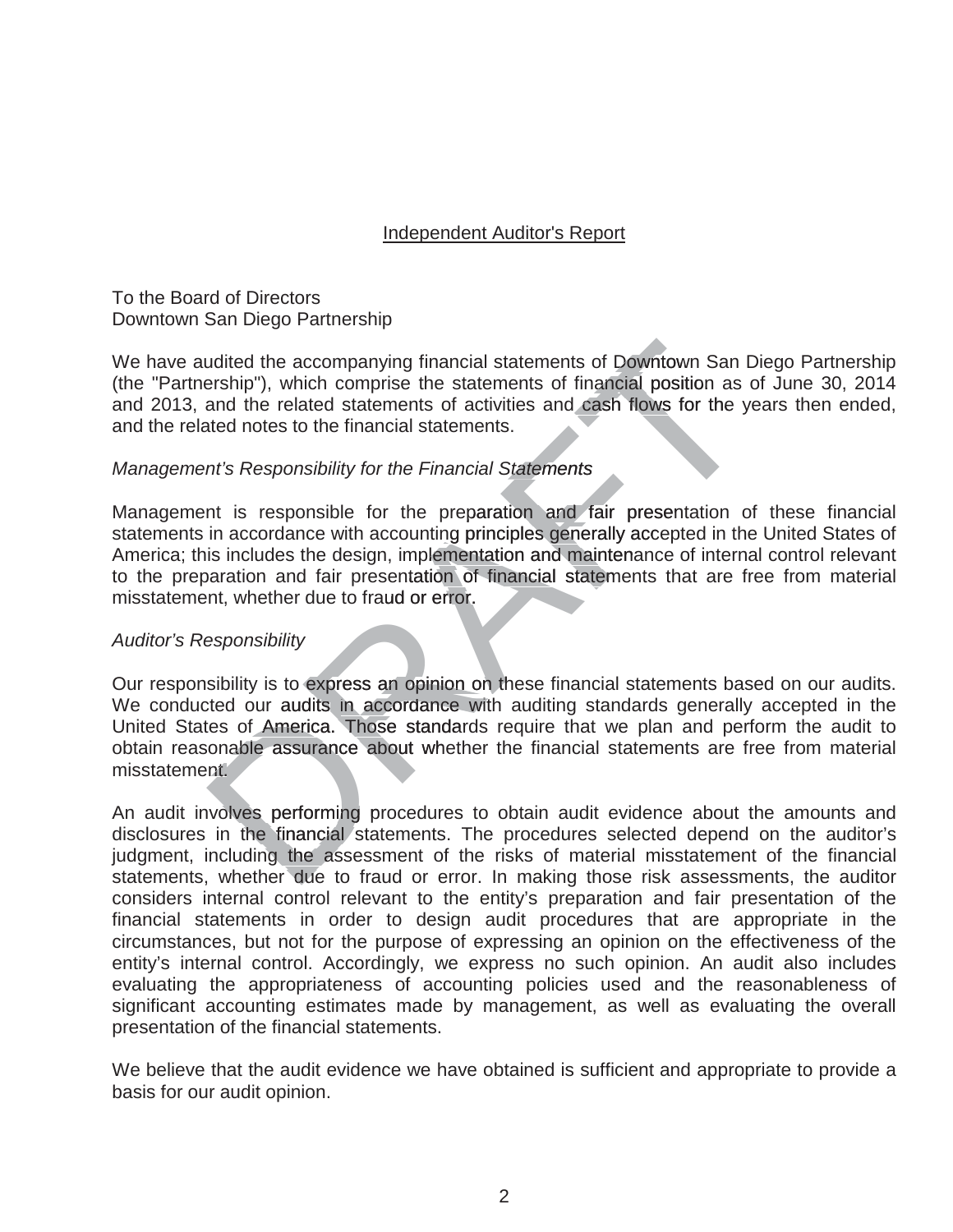*Opinion*

In our opinion, the financial statements referred to above present fairly, in all material respects, the financial position of Downtown San Diego Partnership as of June 30, 2014 and 2013, and the changes in its net assets and its cash flows for the years then ended in accordance with accounting principles generally accepted in the United States of America.

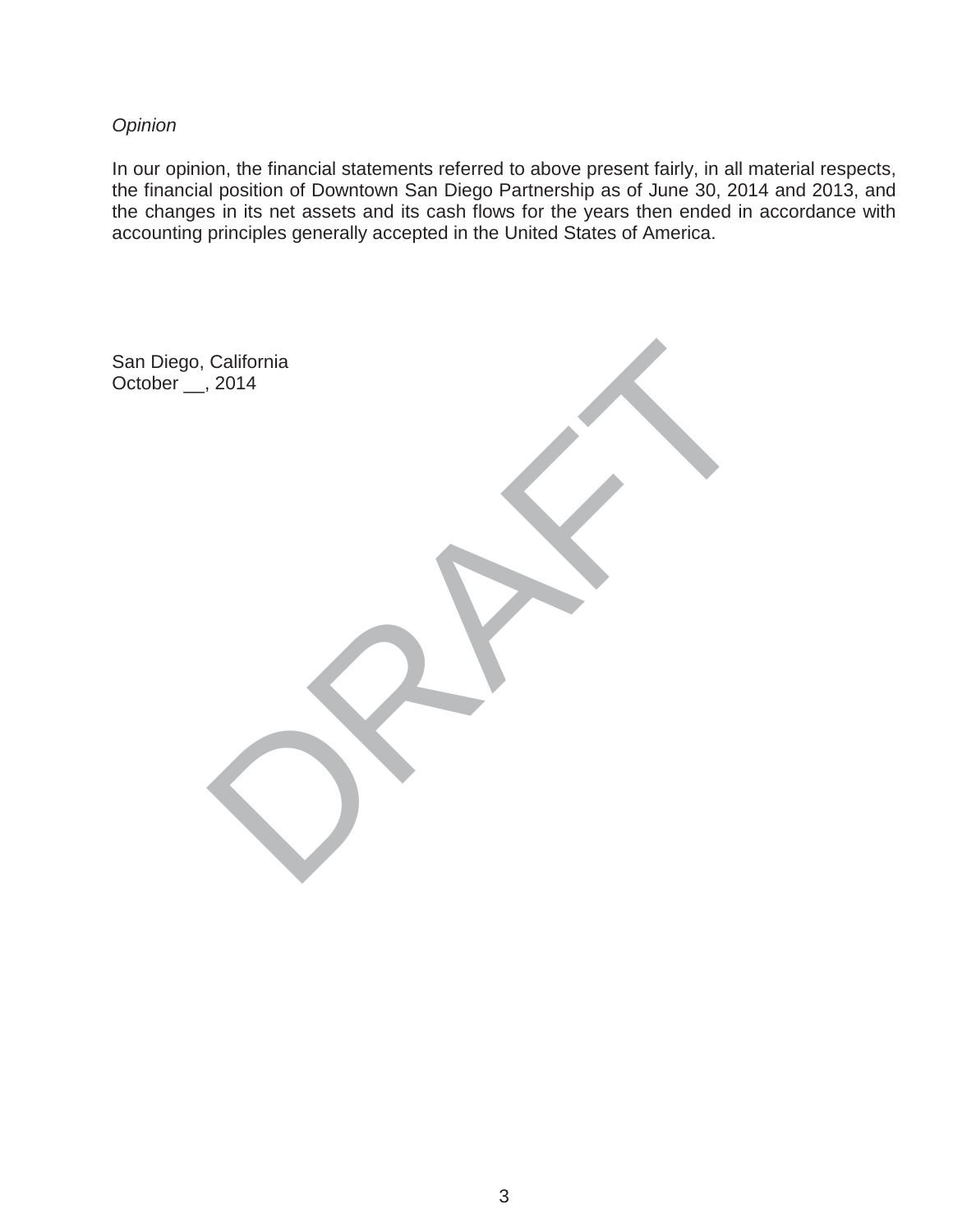# **Statements of Financial Position June 30, 2014 and 2013**

| Assets                                    | 2014          |           | 2013            |  |
|-------------------------------------------|---------------|-----------|-----------------|--|
|                                           |               |           |                 |  |
| Cash and cash equivalents                 | $\mathcal{L}$ | 830,769   | \$<br>748,907   |  |
| Accounts receivable, net                  |               | 890,209   | 1,058,043       |  |
| Prepaid expenses and other assets         |               | 78,404    | 112,989         |  |
| Equipment and leasehold improvements, net |               | 191,694   | 162,586         |  |
| <b>Total assets</b>                       | $\mathcal{L}$ | 1,991,076 | \$<br>2,082,525 |  |
|                                           |               |           |                 |  |
|                                           |               |           |                 |  |
| <b>Liabilities and Net Assets</b>         |               |           |                 |  |
|                                           |               |           |                 |  |
| Liabilities:                              |               |           |                 |  |
| Accounts payable                          | \$            | 190,849   | \$<br>314,853   |  |
| Accrued expenses                          |               | 179,582   | 149,377         |  |
| PBID advance from the City of San Diego   |               | 817,000   | 817,000         |  |
| Deferred rent                             |               | 14,580    | 19,844          |  |
| Deferred revenue                          |               | 360,018   | 310,627         |  |
| <b>Total liabilities</b>                  |               | 1,562,029 | 1,611,701       |  |
|                                           |               |           |                 |  |
| Commitments and contingencies             |               |           |                 |  |
|                                           |               |           |                 |  |
| Unrestricted net assets                   |               | 429,047   | 470,824         |  |
| Total liabilities and net assets          | \$            | 1,991,076 | \$<br>2,082,525 |  |
|                                           |               |           |                 |  |
|                                           |               |           |                 |  |
|                                           |               |           |                 |  |
|                                           |               |           |                 |  |
|                                           |               |           |                 |  |
|                                           |               |           |                 |  |
|                                           |               |           |                 |  |
|                                           |               |           |                 |  |
|                                           |               |           |                 |  |

See Notes to Financial Statements.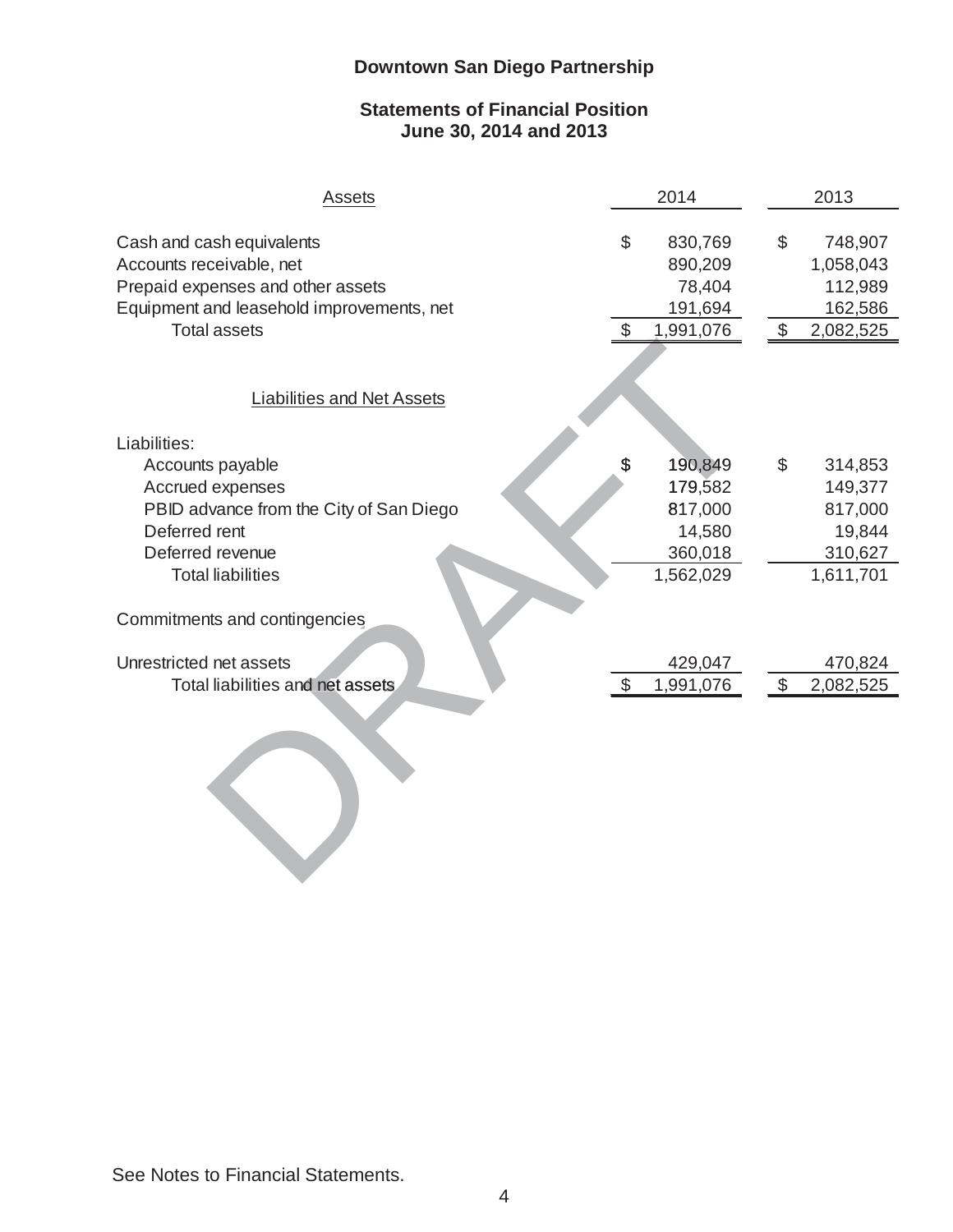# **Statements of Activities Years Ended June 30, 2014 and 2013**

|                                                     |               | 2014      |               | 2013      |
|-----------------------------------------------------|---------------|-----------|---------------|-----------|
| Revenue and other income:                           |               |           |               |           |
| PBID assessments and parks reimbursements           | \$            | 5,405,051 | \$            | 5,130,258 |
| Membership dues and renewals                        |               | 530,544   |               | 498,375   |
| Special events                                      |               | 566,183   |               | 510,773   |
| Transit pass program                                |               | 441,524   |               | 449,609   |
| <b>BID</b> income                                   |               | 81,052    |               | 71,042    |
| <b>Banner</b>                                       |               | 35,550    |               | 35,650    |
| Other income                                        |               |           |               | 9,400     |
| Interest income                                     |               | 892       |               | 1,096     |
| Total revenue and other income                      |               | 7,060,796 |               | 6,706,203 |
|                                                     |               |           |               |           |
| Expenses:                                           |               |           |               |           |
| Programs:                                           |               |           |               |           |
| <b>PBID</b>                                         |               | 5,380,212 |               | 5,016,265 |
| Downtown San Diego Partnership                      |               | 840,726   |               | 832,539   |
| <b>BID</b>                                          |               | 56,052    |               | 56,490    |
| Management and general                              |               | 570,962   |               | 568,249   |
| Special events - costs of direct benefits to donors |               | 138,753   |               | 138,952   |
| Special events - other expenses                     |               | 115,868   |               | 120,759   |
| <b>Total expenses</b>                               |               | 7,102,573 |               | 6,733,254 |
|                                                     |               |           |               |           |
| Change in net assets                                |               | (41, 777) |               | (27,051)  |
|                                                     |               |           |               |           |
| Unrestricted net assets:                            |               |           |               |           |
| Beginning of year                                   |               | 470,824   |               | 497,875   |
| End of year                                         | $\mathcal{L}$ | 429,047   | $\mathcal{L}$ | 470,824   |
|                                                     |               |           |               |           |
|                                                     |               |           |               |           |
|                                                     |               |           |               |           |

See Notes to Financial Statements.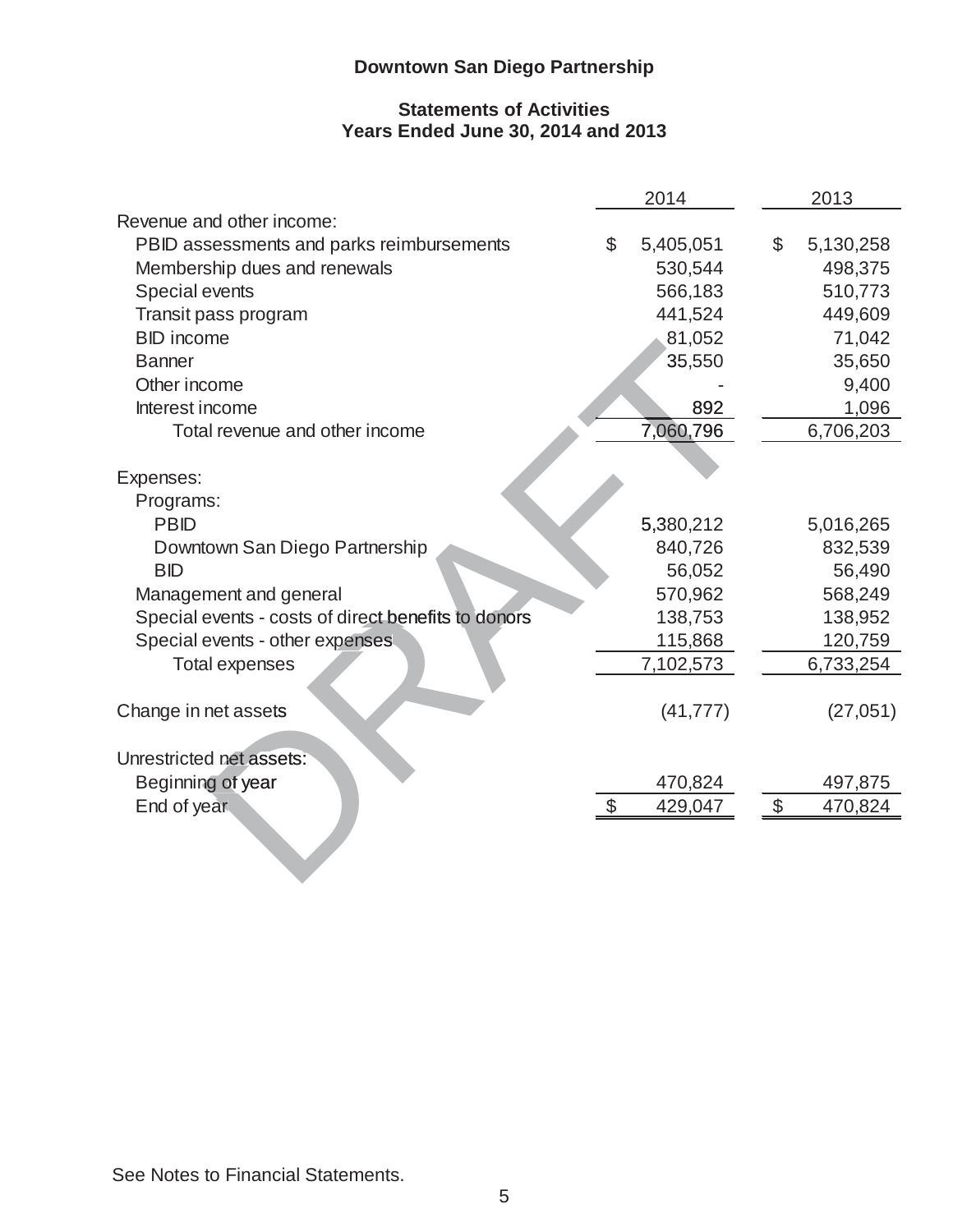# **Statements of Cash Flows Years Ended June 30, 2014 and 2013**

|                                                  | 2014            |               | 2013      |
|--------------------------------------------------|-----------------|---------------|-----------|
| Operating activities:                            |                 |               |           |
| Change in net assets                             | \$<br>(41, 777) | \$            | (27,051)  |
| Adjustments to reconcile change in net assets    |                 |               |           |
| to net cash provided by operating activities:    |                 |               |           |
| Depreciation and amortization                    | 60,738          |               | 47,677    |
| Deferred rent                                    | (5,264)         |               | 8,534     |
| Changes in operating assets and liabilities:     |                 |               |           |
| Accounts receivable                              | 167,834         |               | (97, 373) |
| Prepaid expenses and other assets                | 34,585          |               | (26, 944) |
| Accounts payable                                 | (124,004)       |               | 46,869    |
| Accrued expenses                                 | 30,205          |               | 33,239    |
| Deferred revenue                                 | 49,391          |               | 64,626    |
| Net cash provided by operating activities        | 171,708         |               | 49,577    |
| Investing activities:                            |                 |               |           |
| Purchases of equipment                           | (93, 946)       |               | (86, 718) |
| Proceeds on sale of equipment                    | 4,100           |               |           |
| Net cash used in investing activities            | (89, 846)       |               | (86, 718) |
|                                                  |                 |               |           |
| Increase (decrease) in cash and cash equivalents | 81,862          |               | (37, 141) |
| Cash and cash equivalents:                       |                 |               |           |
| Beginning of year                                | 748,907         |               | 786,048   |
| End of year                                      | 830,769         | $\mathcal{L}$ | 748,907   |
|                                                  |                 |               |           |
|                                                  |                 |               |           |

 $\bigcirc$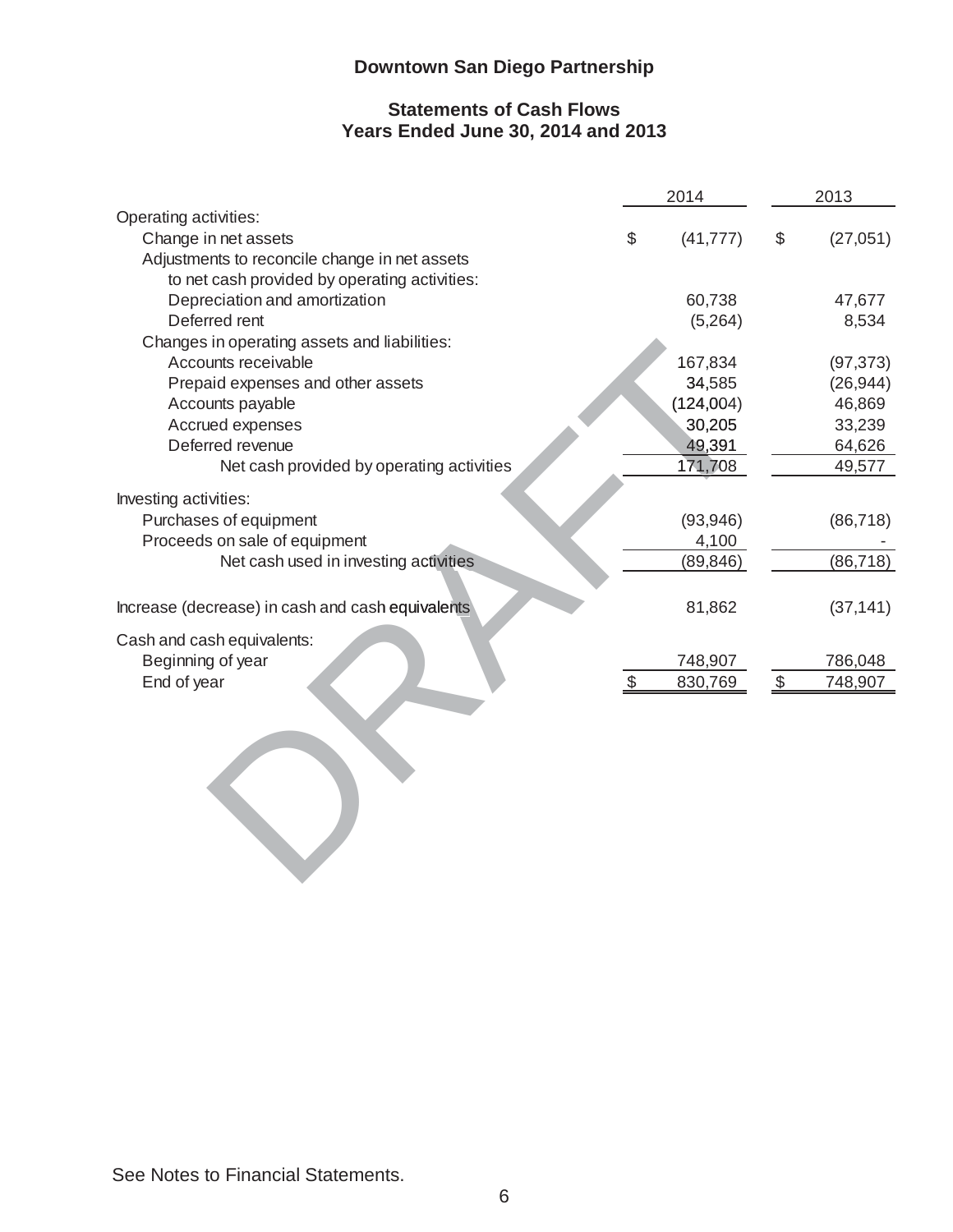# **Note 1 - Organization and summary of significant accounting policies Nature of organization**

Downtown San Diego Partnership (the "Partnership"), a not-for-profit California corporation, was formed in 1993 with the merger of two prominent business associations: San Diegans, Inc. and the Central City Association. Today, the Partnership has approximately 250 members and has emerged as the leading advocate for economic growth and revitalization of downtown San Diego.

The Partnership works closely with regional business organizations and the City of San Diego (the "City") to improve the business climate for downtown San Diego and to help shape policies on issues affecting downtown. Its mission is the advancement of downtown as the economic, cultural and governmental center of the San Diego region through leadership, advocacy and education.

# **Financial statement presentation**

The Partnership reports information regarding its financial position and activities according to three classes of net assets: unrestricted net assets, temporarily restricted net assets and permanently restricted net assets. Unrestricted net assets represent expendable funds available for operations, which are not otherwise limited by donor restrictions. Contributions received with donor-imposed restrictions that are satisfied within the same reporting period are reported as unrestricted support in that period. Temporarily restricted net assets consist of contributed funds subject to specific donor-imposed restrictions contingent upon specific performance of a future event, or a specific passage of time before the Partnership may spend the funds. Permanently restricted net assets are subject to irrevocable donor restrictions requiring that the assets be maintained in perpetuity, usually for generating investment income to fund current operations. At June 30, 2014 and 2013, the Partnership did not have any temporarily restricted or permanently restricted net assets. the "City" of the Universal productions and the "City") to improve the business comentations and<br>the "City") to improve the business climate for downtown San Dolicies on issues affecting downtown. Its mission is the advanc

# **Use of estimates timates timat**

The preparation of financial statements in conformity with accounting principles generally accepted in the United States of America requires management to make estimates and assumptions that affect certain reported amounts and disclosures. Accordingly, actual afresults could differ from those estimates.

# **Concentrations of credit risk**

Financial instruments that potentially subject the Partnership to concentrations of credit risk consist principally of cash and cash equivalents and accounts receivable. The Partnership maintains its cash accounts in several high-quality financial institutions. At June 30, 2014, the Partnership had approximately \$326,000 in cash and cash equivalents which exceeded Federally insured limits.

The Partnership received approximately 76% of its total revenue from the City for the years ended June 30, 2014 and 2013. At June 30, 2014 and 2013, 96% and 98%, respectively, of the accounts receivable balance was due from the City.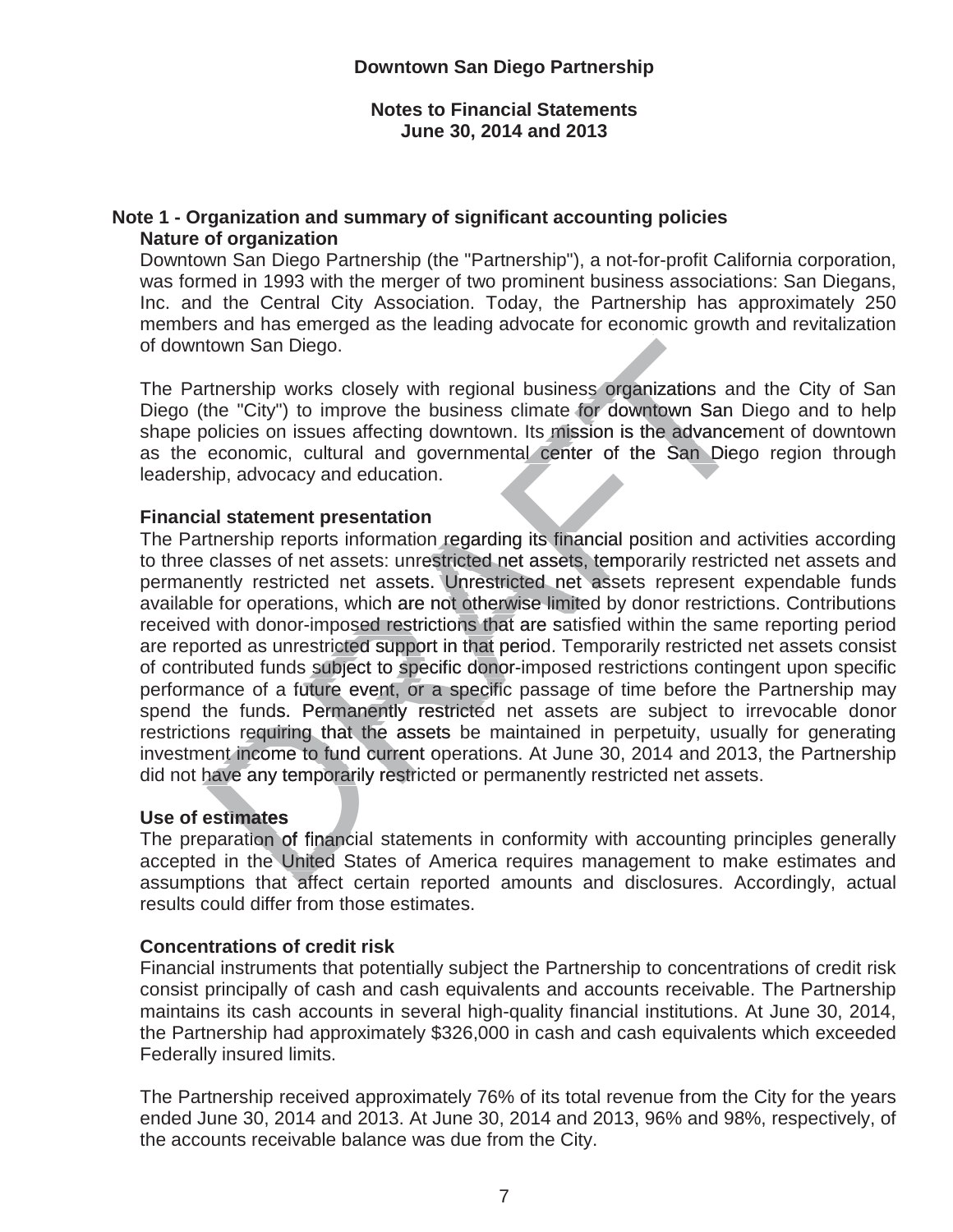# **Cash and cash equivalents**

The Partnership considers all highly-liquid investments with an original maturity date of three months or less when acquired to be cash equivalents.

# **Accounts receivable and allowance for doubtful accounts**

Accounts receivable consist of amounts billed and unbilled for services provided through the end of the fiscal year. An allowance for estimated uncollectible accounts is based on past experience and on an analysis of current accounts receivable balances. Accounts deemed uncollectible are written off in the year deemed uncollectible.

### **Equipment and leasehold improvements**

Equipment and leasehold improvements are stated at cost, if purchased, or fair value at the date of donation. Depreciation is computed using the straight-line method over the estimated useful lives of the assets. Leasehold improvements are amortized over the remaining life of the lease or useful life of the asset, whichever is shorter. The Partnership capitalizes assets which cost or have a donated value of \$1,000 or more.

Estimated useful lives, by major classification, are as follows:

|                                                             | ning life of the lease or useful life of the asset, whichever is shorte<br>alizes assets which cost or have a donated value of \$1,000 or more. |
|-------------------------------------------------------------|-------------------------------------------------------------------------------------------------------------------------------------------------|
| ated useful lives, by major classification, are as follows: |                                                                                                                                                 |
| <b>Vehicles</b>                                             | 4-5 years                                                                                                                                       |
| Furniture and equipment                                     | 5-7 years                                                                                                                                       |
| Computer equipment                                          | 5 years                                                                                                                                         |
| Leasehold improvements                                      | Shorter of useful life or term of lease                                                                                                         |
| irment of long-lived assets                                 | Partnership evaluates long-lived assets for impairment whenever eve<br>potopogo indicato that the compion volve of an accet meav not he         |

# **Impairment of long-lived assets t lived ass**

The Partnership evaluates long-lived assets for impairment whenever events or changes in circumstances indicate that the carrying value of an asset may not be recoverable. If the estimated future cash flows (undiscounted and without interest charges) from the use of an asset are less than the carrying value, a write-down will be recorded to reduce the related asset to its estimated fair value. To date, no such write-downs have occurred. Vehicles<br>
Furniture and equipment<br>
Computer equipment<br>
Computer equipment<br>
Reasehold improvements<br>
Short<br>
nent of long-lived assets<br>
rthership evaluates long-lived asset:<br>
ttances indicate that the carrying value, a<br>
read

# **Revenue recognition i**

# **The City (Property and Business Improvement District ("PBID") Assessments) and other sources of revenue**

Revenue from City reimbursements is recognized monthly in the period in which contracted and operating expenses are recognized, including the maintenance and repair of one public water feature.

# **Membership dues and renewals**

Revenue from memberships is recognized using the straight-line method over the term of the membership. The unearned portion of membership revenue is reported as deferred revenue.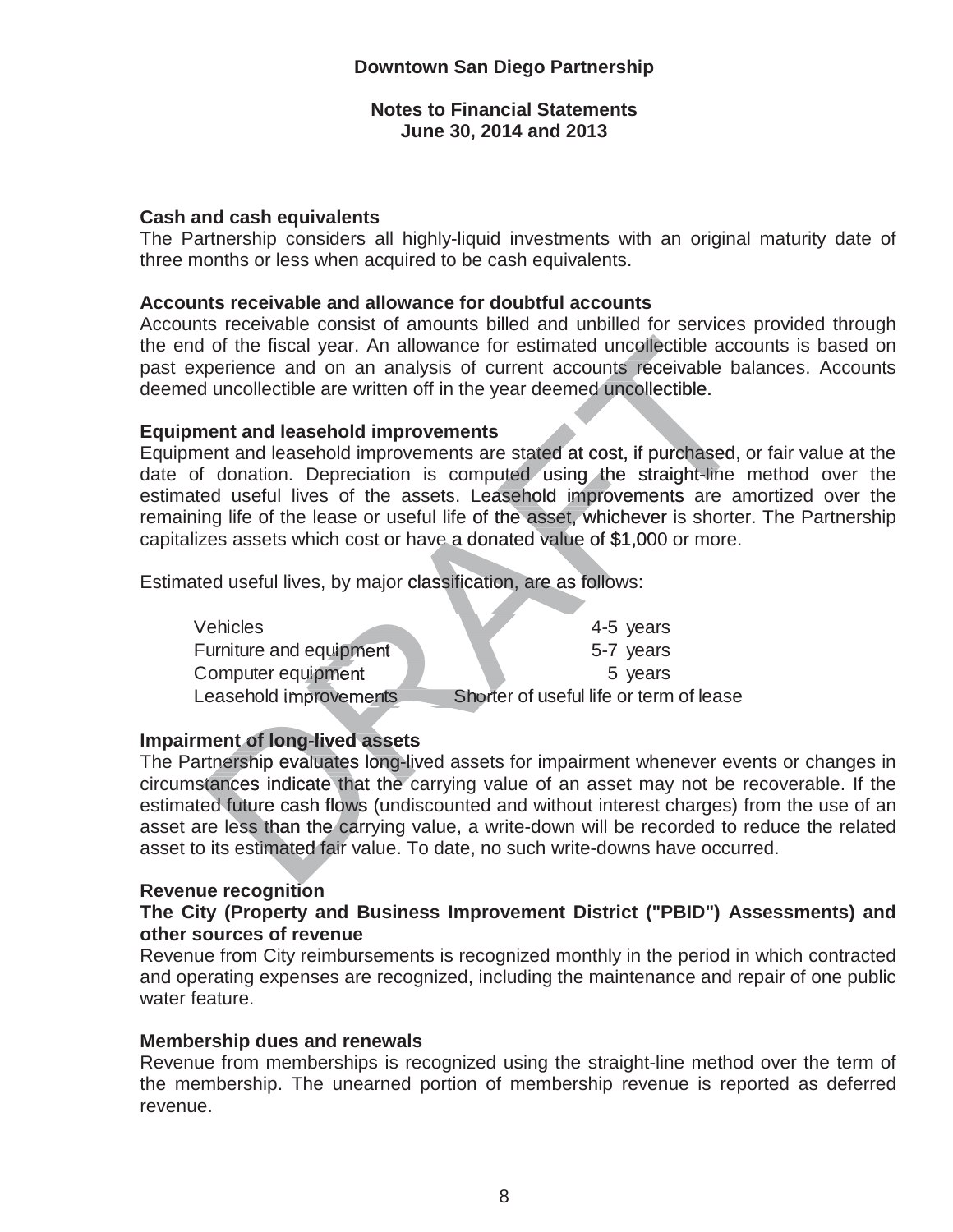# **Transit pass program**

Revenue from transit pass sales is recognized when the passes are picked up or shipped to the customer. Revenue is recorded net of any discounts or returns.

# **Contributed services and materials**

Contributed services are recognized as contributions if the services (a) create or enhance non-financial assets, or (b) require specialized skills, are performed by people with those skills and would otherwise be purchased. Volunteers also provide services throughout the year that are not recognized as contributions in the financial statements since the required recognition criteria were not met. Contributed materials and other assets are recorded as contributions at their estimated fair values at the date of receipt. No such contributions were received for the years ended June 30, 2014 and 2013.

### **Functional allocation of expense**

The costs of providing the various programs and other activities have been summarized on<br>The costs of providing the various programs and other activities have been summarized on a functional basis in the statements of activities. Accordingly, certain costs have been allocated among the programs and supporting services benefited.

#### **Income taxes**

The Partnership, a California nonprofit corporation, is exempt from Federal and state income taxes under Section 501(c)(6) of the Internal Revenue Code and Section 23701(e) of the California Code.

of the California Code.<br>Income tax benefits and/or liabilities are recognized for income tax positions taken or expected to be taken in a tax return, only when it is determined that the income tax position will more-likely-than-not be sustained upon examination by taxing authorities. The Partnership has analyzed the tax positions taken in its filings with the Internal Revenue Service and the California Franchise Tax Board. The Partnership believes that its income tax filing positions will be sustained upon examination and does not anticipate any adjustments that would result in a material adverse effect on the Partnership's financial condition, results of operations or cash flows. Accordingly, the Partnership has not recorded any reserves, or related accruals for interest and penalties for uncertain income tax positions at June 30, 2014 or 2013. ancial assets, or (b) require specialized skills, are performed by p<br>ancial assets, or (b) require specialized skills, are performed by p<br>at are not recognized as contributions in the financial statements<br>to to criteria we

The Partnership's U.S. Federal and state income tax returns prior to fiscal years 2011 and 2010, respectively, are closed. Management continually evaluates expiring statutes of limitations, audits, proposed settlements, changes in tax law and new authoritative rulings.

#### **Reclassifications**

Certain amounts in the 2013 financial statements have been reclassified to conform to the 2014 presentation.

#### **Subsequent events**

Subsequent events have been evaluated through October \_\_, 2014, which is the date the financial statements were available to be issued.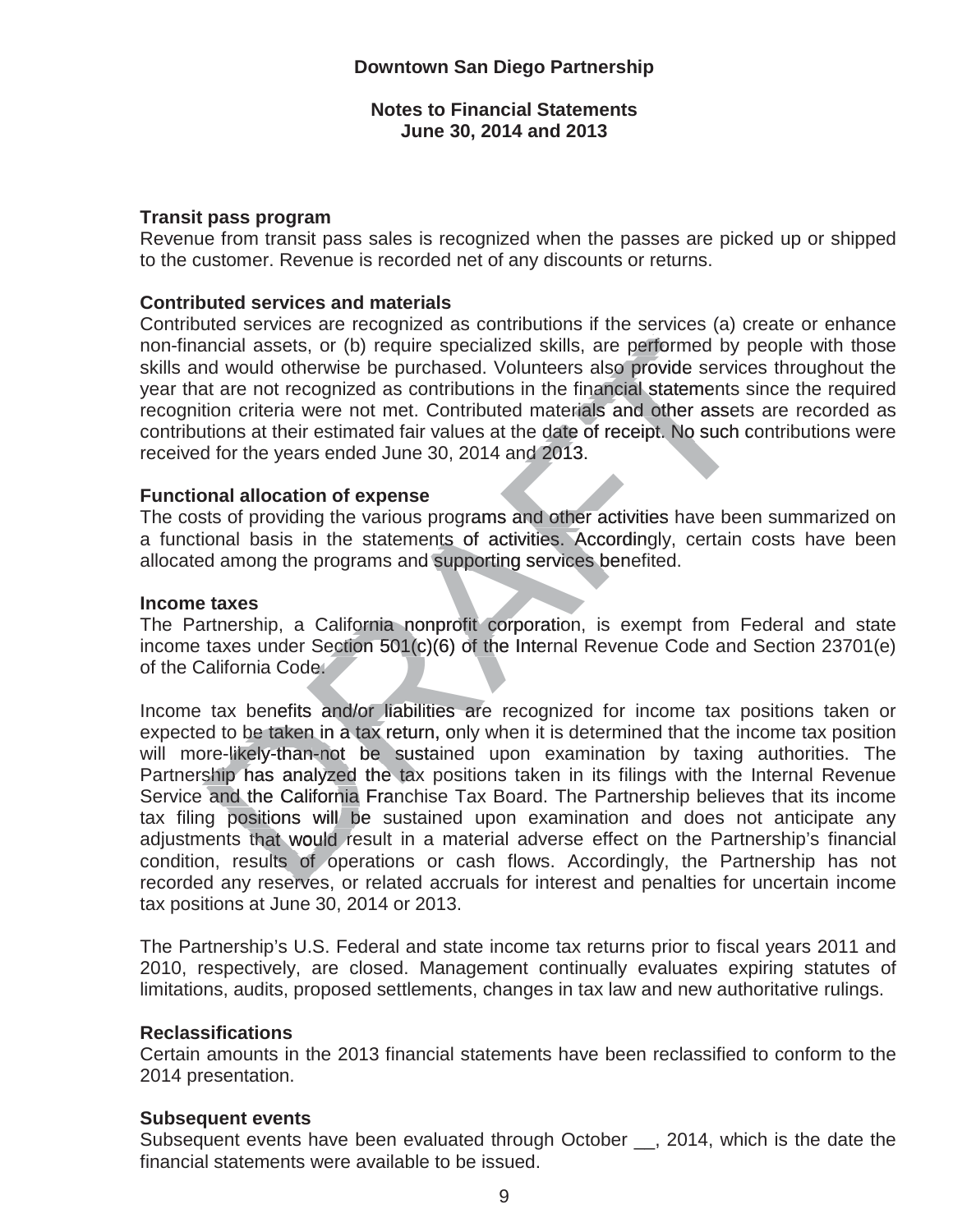# **Note 2 - Accounts receivable**

At June 30, 2014 and 2013, accounts receivable consists of:

|                                                                                                                          | 2014          |    | 2013      |
|--------------------------------------------------------------------------------------------------------------------------|---------------|----|-----------|
| City                                                                                                                     | \$<br>851,984 | \$ | 1,029,735 |
| Other                                                                                                                    | 40,285        |    | 29,431    |
|                                                                                                                          | 892,269       |    | 1,059,166 |
| Less allowance for doubtful accounts                                                                                     | 2,060         |    | 1,123     |
|                                                                                                                          | \$<br>890,209 |    | 1,058,043 |
|                                                                                                                          |               |    |           |
| <b>Equipment and leasehold improvements</b><br>June 30, 2014 and 2013, equipment and leasehold improvements consists of: |               |    |           |
|                                                                                                                          |               |    |           |
|                                                                                                                          | 2011          |    | つハイマ      |

# **Note 3 - Equipment and leasehold improvements**

|                                                                                      |                | 892,269 |                | 1,059,166 |
|--------------------------------------------------------------------------------------|----------------|---------|----------------|-----------|
| Less allowance for doubtful accounts                                                 |                | 2,060   |                | 1,123     |
|                                                                                      | $\mathfrak{F}$ | 890,209 | \$             | 1,058,043 |
|                                                                                      |                |         |                |           |
| <b>Equipment and leasehold improvements</b>                                          |                |         |                |           |
| June 30, 2014 and 2013, equipment and leasehold improvements consists of:            |                |         |                |           |
|                                                                                      |                |         |                |           |
|                                                                                      |                | 2014    |                | 2013      |
| Vehicles                                                                             | $\mathfrak{P}$ | 343,174 | $\mathfrak{F}$ | 315,866   |
| Furniture and equipment                                                              |                | 406,598 |                | 374,546   |
| Computer equipment                                                                   |                | 70,641  |                | 40,155    |
| Leasehold improvements                                                               |                | 21,050  |                | 21,050    |
|                                                                                      |                | 841,463 |                | 751,617   |
| Less accumulated depreciation and amortization                                       |                | 649,769 |                | 589,031   |
|                                                                                      | \$             | 191,694 | $\sqrt{3}$     | 162,586   |
|                                                                                      |                |         |                |           |
| preciation and amortization expense was \$60,738 and \$47,677 for the years ended    |                |         |                |           |
| ne 30, 2014 and 2013, respectively.                                                  |                |         |                |           |
|                                                                                      |                |         |                |           |
|                                                                                      |                |         |                |           |
| <b>PBID contract</b>                                                                 |                |         |                |           |
| e Partnership has a ten-year agreement with the City to run the PBID program through |                |         |                |           |
| ne 30, 2015. In connection therewith, the Partnership received an \$817,000 non-     |                |         |                |           |
| erest bearing advance from the City. This advance must be repaid by June 30, 2015,   |                |         |                |           |
|                                                                                      |                |         |                |           |

# **Note 4 - PBID contract ID co**

The Partnership has a ten-year agreement with the City to run the PBID program through June 30, 2015. In connection therewith, the Partnership received an \$817,000 noninterest bearing advance from the City. This advance must be repaid by June 30, 2015, the end of the current contractual period. The Partnership is in the final stages of negotiating an extension of the PBID program for another ten-year period.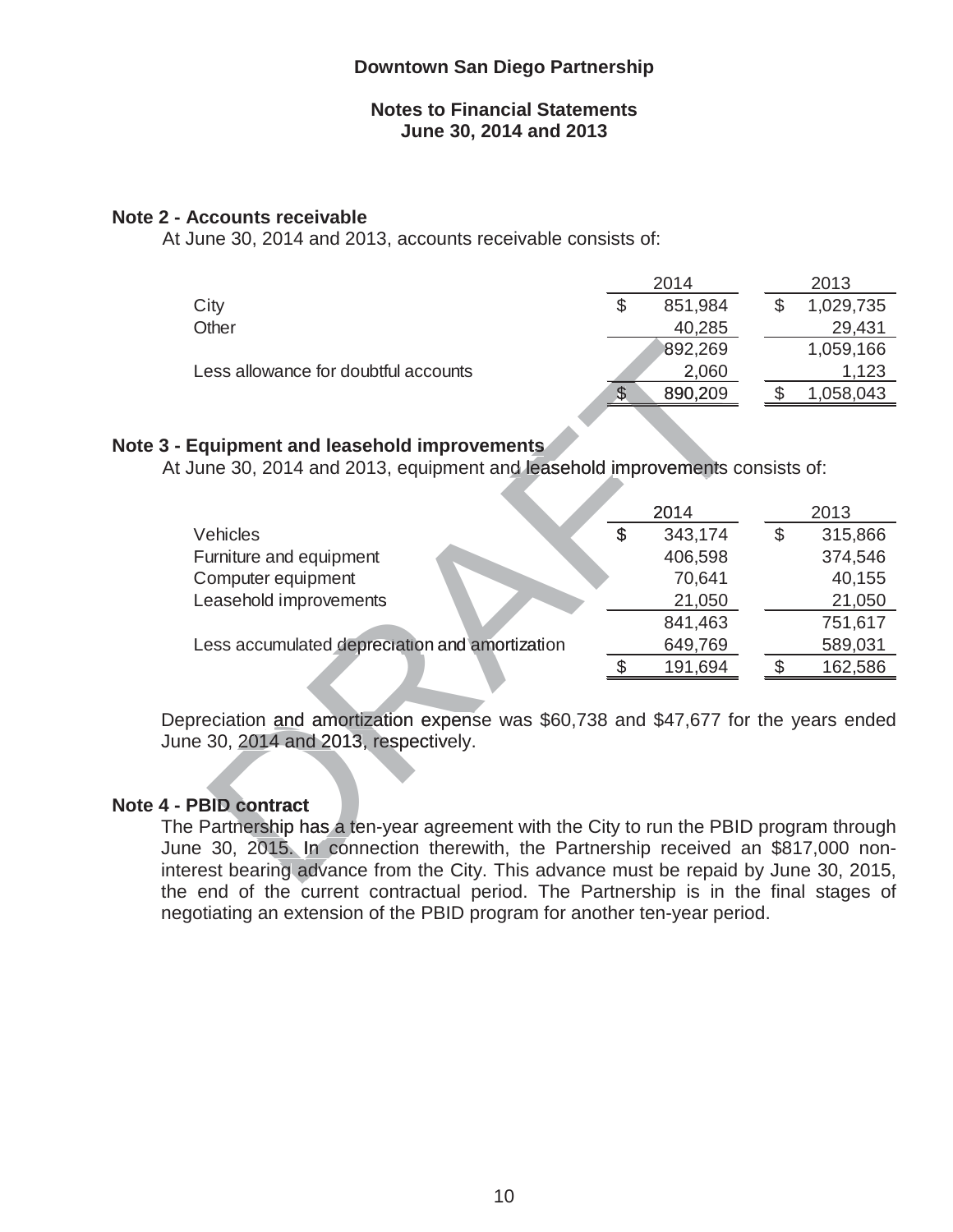#### **Note 5 - Commitments and contingencies Operating leases**

The Partnership leases its office facilities under non-cancelable operating leases. These leases expire in fiscal year 2015. The minimum annual rentals under these leases are being charged to expense on a straight-line basis over the lease terms. Deferred rent as of June 30, 2014 and 2013 was \$14,580 and \$19,844, respectively. The Partnership entered into a new lease on July 1, 2010 which includes \$15,160 of tenant incentives, which are being amortized over the life of the lease.

Future minimum lease commitment under these agreements for the year subsequent to June 30, 2014 is \$167,685.

Total rent expense for the years ended June 30, 2014 and 2013 was \$182,949 and 2013 \$190,017, respectively.

# **Grants and contracts**

The Partnership has \$9,000 of grants and \$5,486,103 of contracts with government agencies which are subject to audit for the year ended June 30, 2014. As of June 30, 2014, no such audits have been performed. No provision has been made for any liabilities that may arise from such audits since the amounts, if any, cannot be determined. The Partnership believes that any liability which may result from these audits would not be into a new lease on July 1, 2010 which includes \$15,160 of tenant ince<br>being amortized over the life of the lease.<br>Future minimum lease commitment under these agreements for the year<br>June 30, 2014 is \$167,685.<br>Total rent e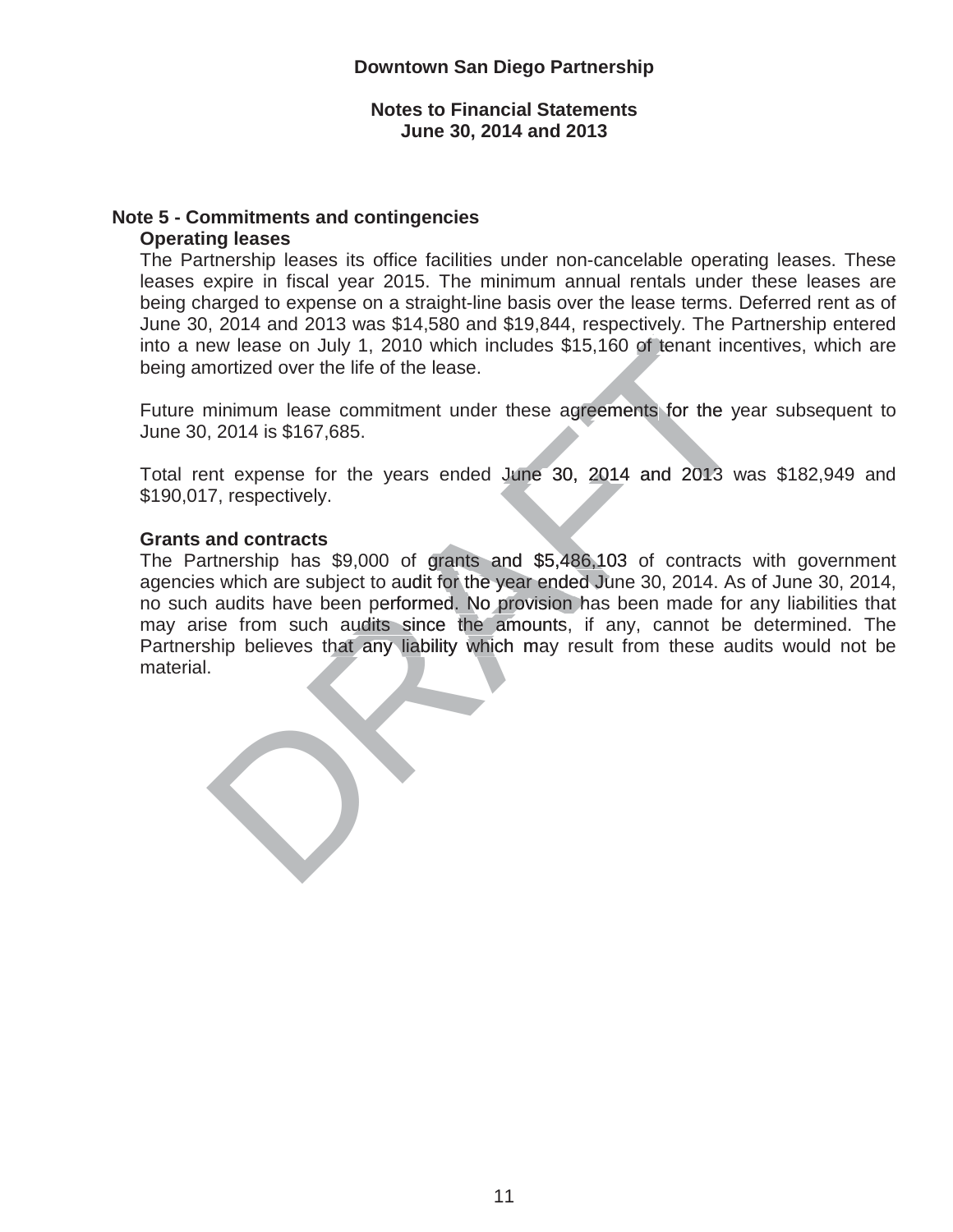Independent Auditor's Report on Supplementary Information

To the Board of Directors Downtown San Diego Partnership

Our report on our audits of the basic financial statements of Downtown San Diego Partnership appears on pages 2-3. Those audits were conducted for the purpose of forming an opinion on the financial statements as a whole. The supplementary information on pages 13 through 17 is presented for purposes of additional analysis and is not a required part of the financial statements. Such information is the responsibility of management and was derived from and relates directly to the underlying accounting and other records used to prepare the financial statements. The information has been subjected to the auditing procedures applied in the audits of the financial statements and certain additional procedures, including comparing and reconciling such information directly to the underlying accounting and other records used to prepare the financial statements or to the financial statements themselves, and other additional procedures in accordance with the auditing standards generally accepted in the United States of America. In our opinion, the information is fairly stated in all material respects in relation to the financial statements as a whole. rd of Directors<br>San Diego Partnership<br>on our audits of the basic financial statements of Downtown San L<br>pages 2-3. Those audits were conducted for the purpose of formin<br>al statements as a whole. The supplementary informati

the financial statements as a whole.<br>The supplementary information on page 18, which is the responsibility of management, is of a nonaccounting nature and the supplementary information on page 19 which is marked "unaudited" has not been subjected to the auditing procedures applied in the audit of the 2014 financial statements. Accordingly, we do not express an opinion or provide any assurance on it.

San Diego, California October \_\_, 2014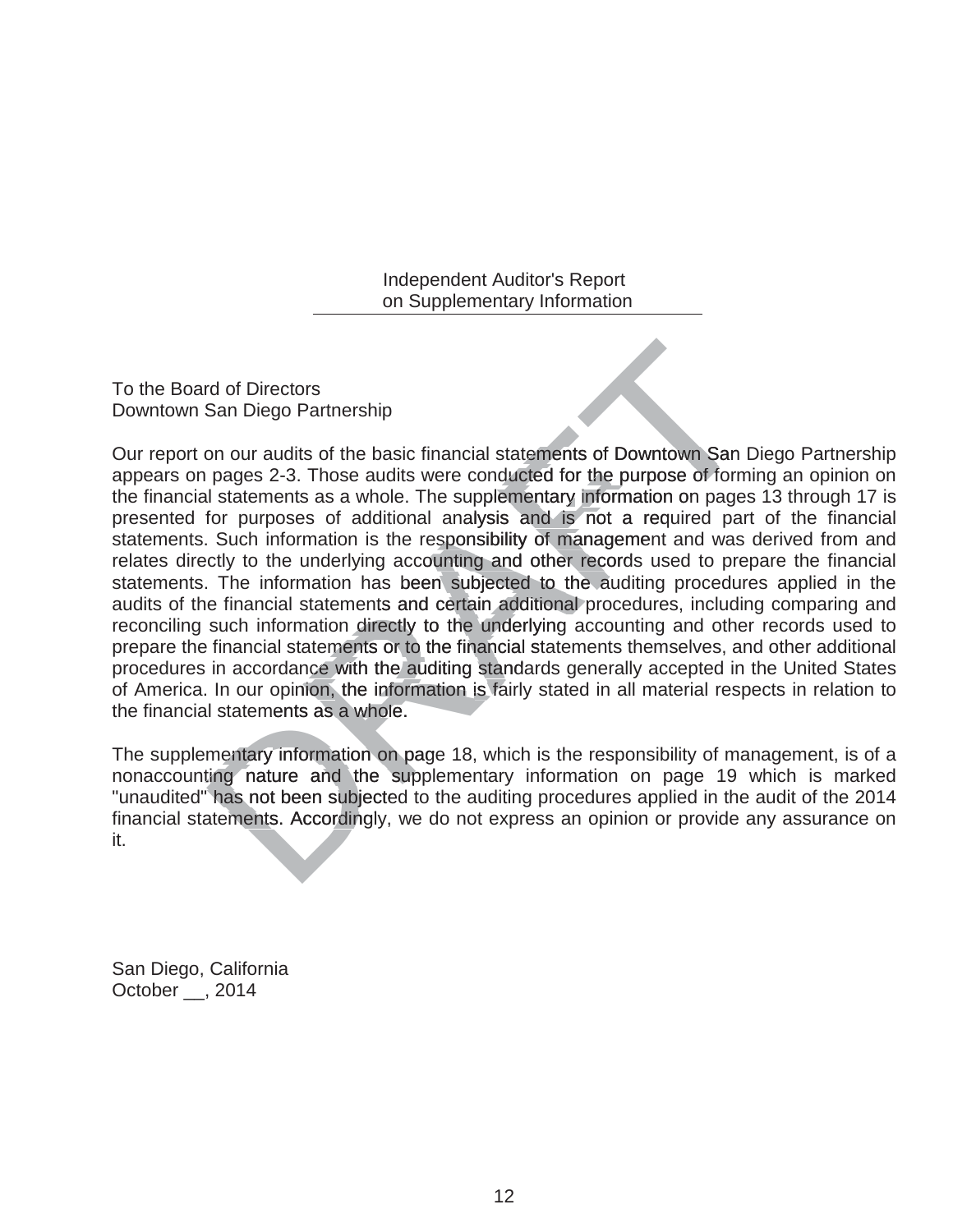# **Supplementary Information Statements of Financial Position - Downtown Partnership June 30, 2014 and 2013**

|                                           | 2014          |                | 2013    |
|-------------------------------------------|---------------|----------------|---------|
| Assets                                    |               |                |         |
| Cash and cash equivalents                 | \$<br>454,785 | \$             | 415,255 |
| Accounts receivable, net                  | 38,225        |                | 27,371  |
| Prepaid expenses and other assets         | 31,406        |                | 26,709  |
| Equipment and leasehold improvements, net | 18,682        |                | 6,461   |
| <b>Total assets</b>                       | 543,098       | $\mathfrak{F}$ | 475,796 |
| <b>Liabilities and Net Assets</b>         |               |                |         |
| Liabilities:                              |               |                |         |
| Accounts payable                          | \$<br>39,246  | \$             | 46,570  |
| Accrued expenses                          | 63,599        |                | 54,152  |
| Deferred rent                             | 7,508         |                | 12,772  |
| Deferred revenue                          | 360,018       |                | 310,627 |
| <b>Total liabilities</b>                  | 470,371       |                | 424,121 |
| Unrestricted net assets                   | 72,727        |                | 51,675  |
| Total liabilities and net assets          | 543,098       | $\mathfrak{L}$ | 475,796 |
|                                           |               |                |         |

 $\mathcal{O}$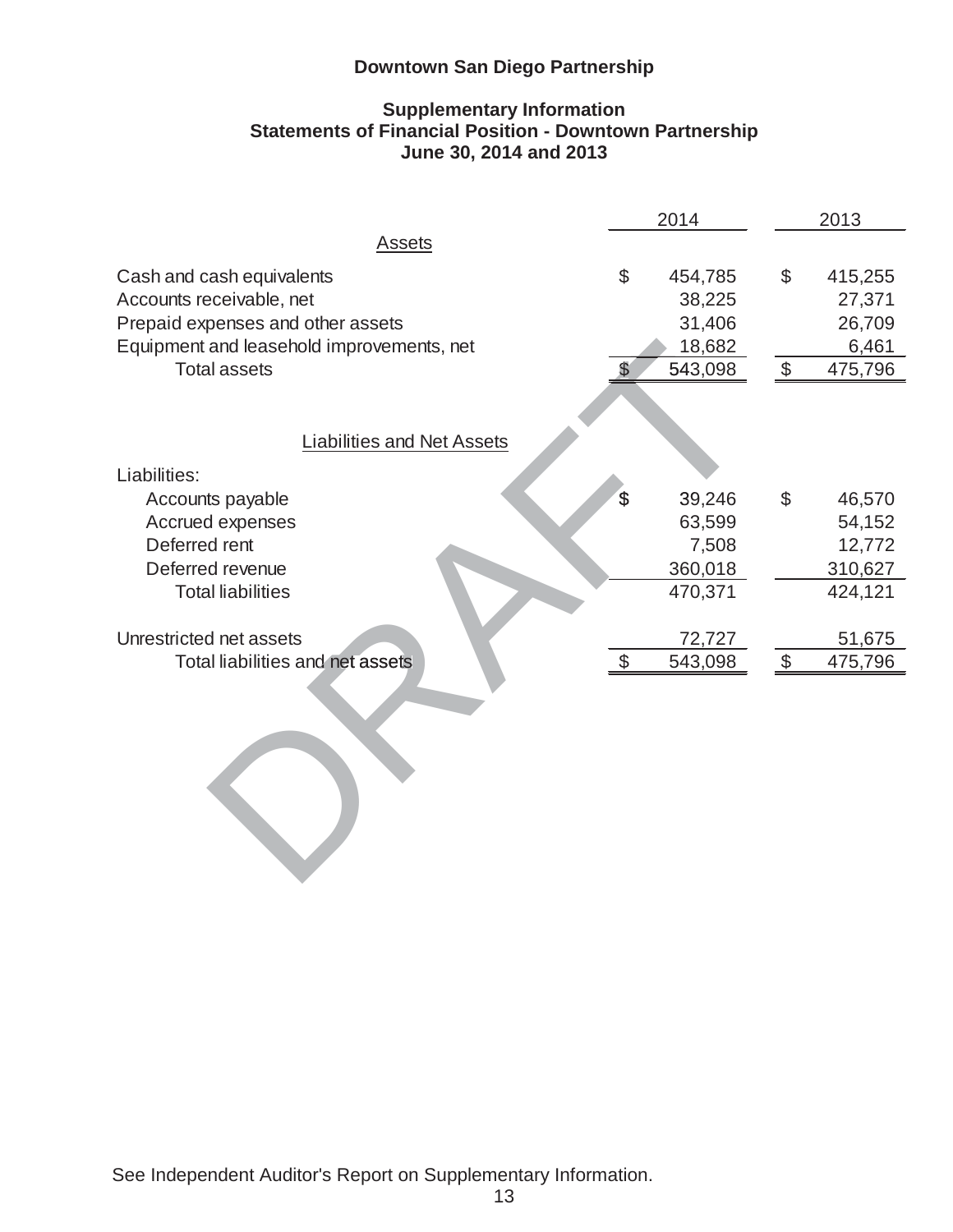# **Supplementary Information Statements of Activities - Downtown Partnership Years Ended June 30, 2014 and 2013**

|                                          | 2014 |           | 2013 |                 |
|------------------------------------------|------|-----------|------|-----------------|
| Revenue and other income:                |      |           |      |                 |
| Membership dues and renewals             | \$   | 530,544   | \$   | 498,375         |
| Special events                           |      | 566,183   |      | 510,773         |
| Transit pass program                     |      | 457,364   |      | 465,449         |
| <b>BID</b> income                        |      | 81,052    |      | 71,042          |
| PBID income                              |      | 72,000    |      | 72,000          |
| <b>Banner</b>                            |      | 35,550    |      | 35,650          |
| Other income                             |      |           |      | 9,400           |
| Interest income                          |      | 720       |      | 714             |
| Total revenue and other income           |      | 1,743,413 |      | 1,663,403       |
| Expenses:                                |      |           |      |                 |
| Salaries, wages and payroll taxes        |      | 591,726   |      | 516,870         |
| Special events                           |      | 254,621   |      | 259,712         |
| Transit pass program                     |      | 417,966   |      | 425,262         |
| Rent                                     |      | 89,078    |      | 102,661         |
| Miscellaneous                            |      | 27,633    |      | 79,977          |
| Employee benefits                        |      | 35,214    |      | 36,441          |
| Contract renewal - PBID                  |      | 47,292    |      | 91,092          |
| Marketing                                |      | 47,571    |      | 57,139          |
| <b>BID</b> expenses                      |      | 56,052    |      | 56,490          |
| Downtown business attraction             |      |           |      | 9,963           |
| Membership and corporate events          |      | 18,609    |      | 14,096          |
| Insurance                                |      | 20,234    |      | 17,748          |
| Automobile                               |      | 9,842     |      | 8,477           |
| <b>Utilities</b>                         |      | 11,274    |      | 11,351          |
| Office supplies                          |      | 8,693     |      | 7,642           |
| Legal and accounting                     |      | 71,626    |      | 18,214          |
| Depreciation                             |      | 2,245     |      | 2,024           |
| Postage                                  |      | 322       |      | 453             |
| Dues and subscriptions                   |      | 12,363    |      | 627             |
| <b>Banner</b>                            |      |           |      | 750             |
| <b>Total expenses</b>                    |      | 1,722,361 |      | 1,716,989       |
|                                          |      |           |      |                 |
| Excess (deficiency) of revenue and other |      |           |      |                 |
| income over expenses                     | \$   | 21,052    | \$   | <u>(53,586)</u> |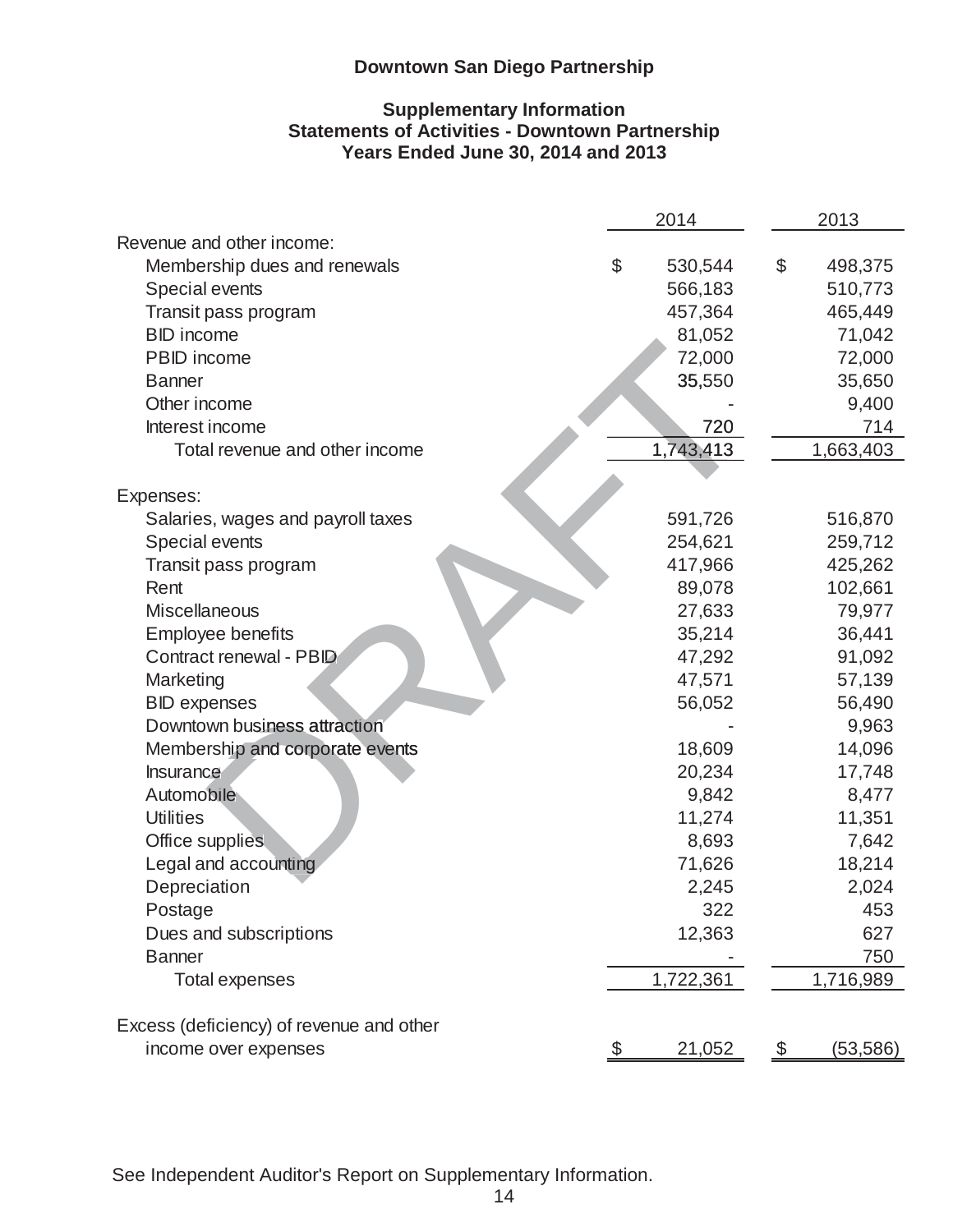# **Supplementary Information Statements of Financial Position - PBID June 30, 2014 and 2013**

| Assets                                    |                            | 2014      |                | 2013      |
|-------------------------------------------|----------------------------|-----------|----------------|-----------|
| Cash and cash equivalents                 | $\mathfrak{S}$             | 375,984   | $\mathcal{S}$  | 333,652   |
| Accounts receivable, net                  |                            | 851,984   |                | 1,030,672 |
| Prepaid expenses and other assets         |                            | 46,998    |                | 86,280    |
| Equipment and leasehold improvements, net |                            | 173,012   |                | 156,125   |
| <b>Total assets</b>                       | $\boldsymbol{\mathsf{S}}$  | 1,447,978 | $\mathfrak{L}$ | 1,606,729 |
|                                           |                            |           |                |           |
| <b>Liabilities and Net Assets</b>         |                            |           |                |           |
| Liabilities:                              |                            |           |                |           |
| Accounts payable                          | \$                         | 151,603   | $\mathcal{L}$  | 268,283   |
| Accrued expenses                          |                            | 115,983   |                | 95,225    |
| PBID advance from the City of San Diego   |                            | 817,000   |                | 817,000   |
| Deferred rent                             |                            | 7,072     |                | 7,072     |
| <b>Total liabilities</b>                  |                            | 1,091,658 |                | 1,187,580 |
| Unrestricted net assets                   |                            | 356,320   |                | 419,149   |
| Total liabilities and net assets          | $\boldsymbol{\mathcal{S}}$ | 1,447,978 | $\mathcal{L}$  | 1,606,729 |
|                                           |                            |           |                |           |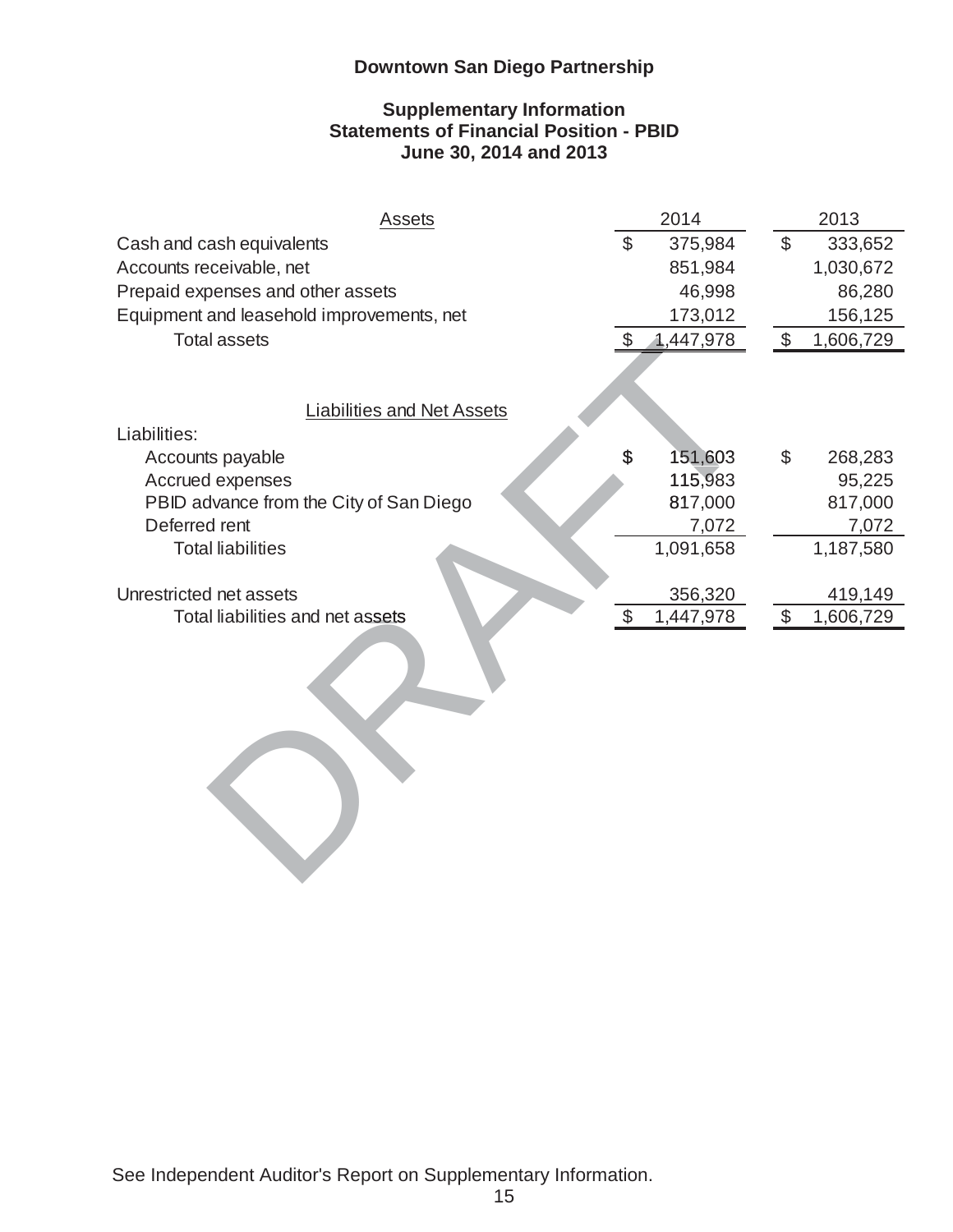# **Supplementary Information Statements of Activities - PBID Years Ended June 30, 2014 and 2013**

|                                          | 2014            | 2013            |
|------------------------------------------|-----------------|-----------------|
| Revenue and other income:                |                 |                 |
| PBID assessments and parks reimbursement | \$<br>5,405,051 | \$<br>5,130,258 |
| Interest income                          | 172             | 382             |
| Total revenue and other income           | 5,405,223       | 5,130,640       |
| Expenses:                                |                 |                 |
| <b>Contractual services</b>              | 1,923,509       | 2,012,290       |
| Salaries, wages and payroll taxes        | 2,010,205       | 1,780,700       |
| Employee benefits                        | 433,040         | 397,186         |
| <b>Utilities</b>                         | 156,475         | 158,548         |
| Repairs and maintenance                  | 111,751         | 110,560         |
| Rent                                     | 93,781          | 87,356          |
| Insurance                                | 111,897         | 107,919         |
| Cleaning and janitorial supplies         | 123,602         | 106,872         |
| <b>Miscellaneous</b>                     | 88,754          | 43,327          |
| Depreciation                             | 58,494          | 45,653          |
| Legal and accounting                     | 37,126          | 19,081          |
| Uniforms                                 | 11,769          | 6,361           |
| Office supplies                          | 7,440           | 8,711           |
| Equipment outlay                         | 298,815         | 217,648         |
| Travel and training                      | 1,021           | 1,244           |
| Postage                                  | 373             | 649             |
| <b>Total expenses</b>                    | 5,468,052       | 5,104,105       |
|                                          |                 |                 |
| (Deficiency) excess of revenue and other |                 |                 |
| income over expenses                     | \$<br>(62,829)  | \$<br>26,535    |
|                                          |                 |                 |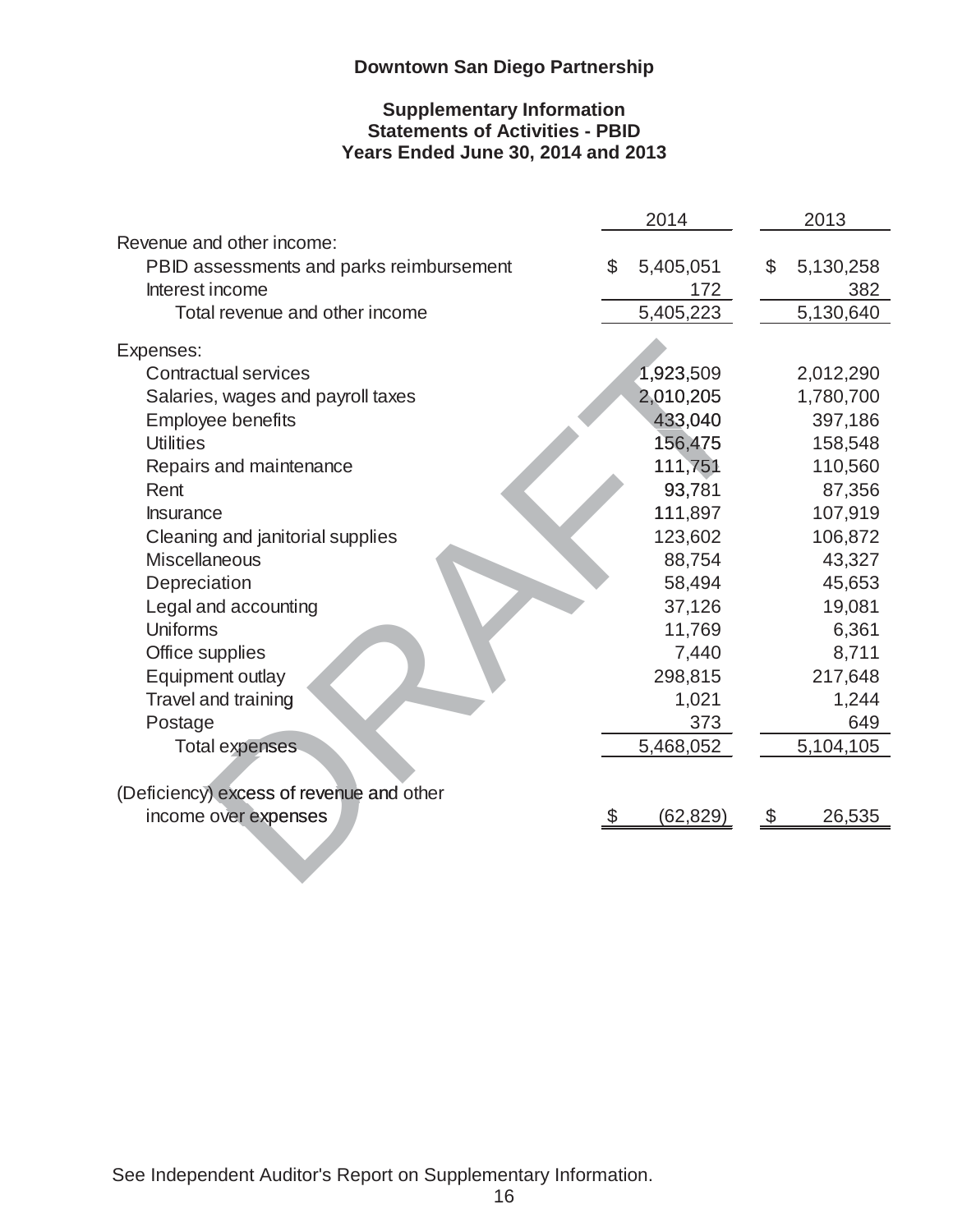# **Supplementary Information Financial Statement Reconciliation to Final City Invoice Year Ended June 30, 2014**

| Total expenses per statement of activities - PBID<br>Equipment purchases<br>Unallowed depreciation expense<br>Unallowed legal expense<br>Adjustment to record accrued salaries and related | $\mathcal{L}$ | 5,468,052<br>75,385<br>(58, 494)<br>(5,000) |
|--------------------------------------------------------------------------------------------------------------------------------------------------------------------------------------------|---------------|---------------------------------------------|
| payroll taxes at June 30, 2014                                                                                                                                                             |               | (20, 759)                                   |
| Non-cash accrual corrections                                                                                                                                                               |               | (54, 133)                                   |
| Total expenses per final invoice to the City                                                                                                                                               | $\mathcal{L}$ | 5,405,051                                   |
|                                                                                                                                                                                            |               |                                             |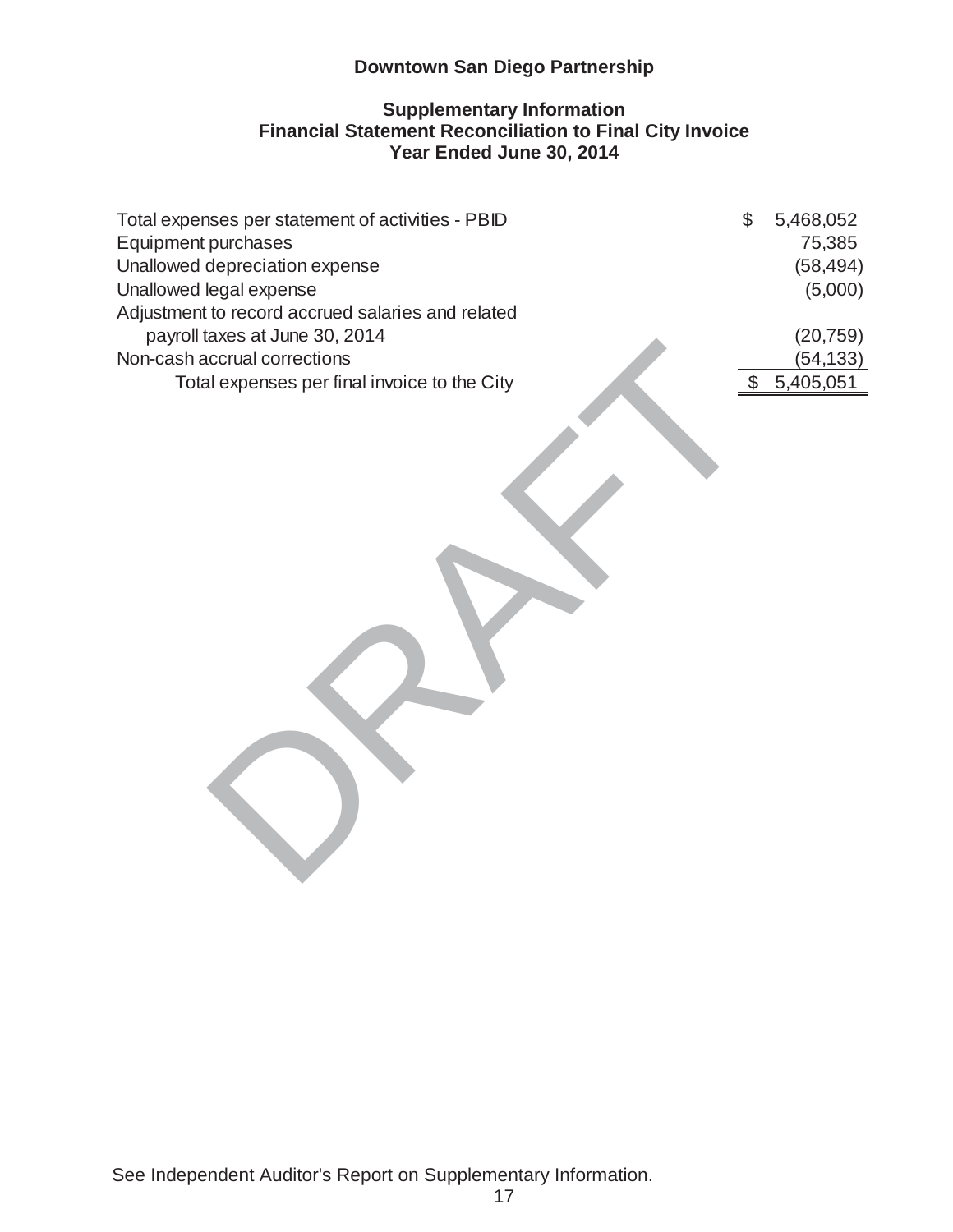

September 26, 2014

To Whom It May Concern:

The Downtown San Diego Partnership Clean and Safe is in compliance with all the City of San Diego requirements, such as general requirements, compensation, and reimbursement, record keeping and insurance as set forth in the agreements between the City of San Diego and Downtown San Diego Partnership Clean and Safe Program.

Respectfully,

Bahija Mamraz

**Executive Director** 

Clean & Safe Program | 1111 Sixth Avenue, Suite 101 | San Diego, CA 92101 | P: (619) 234-8900 | F: (619) 234-2303 www.downtownsandiego.org